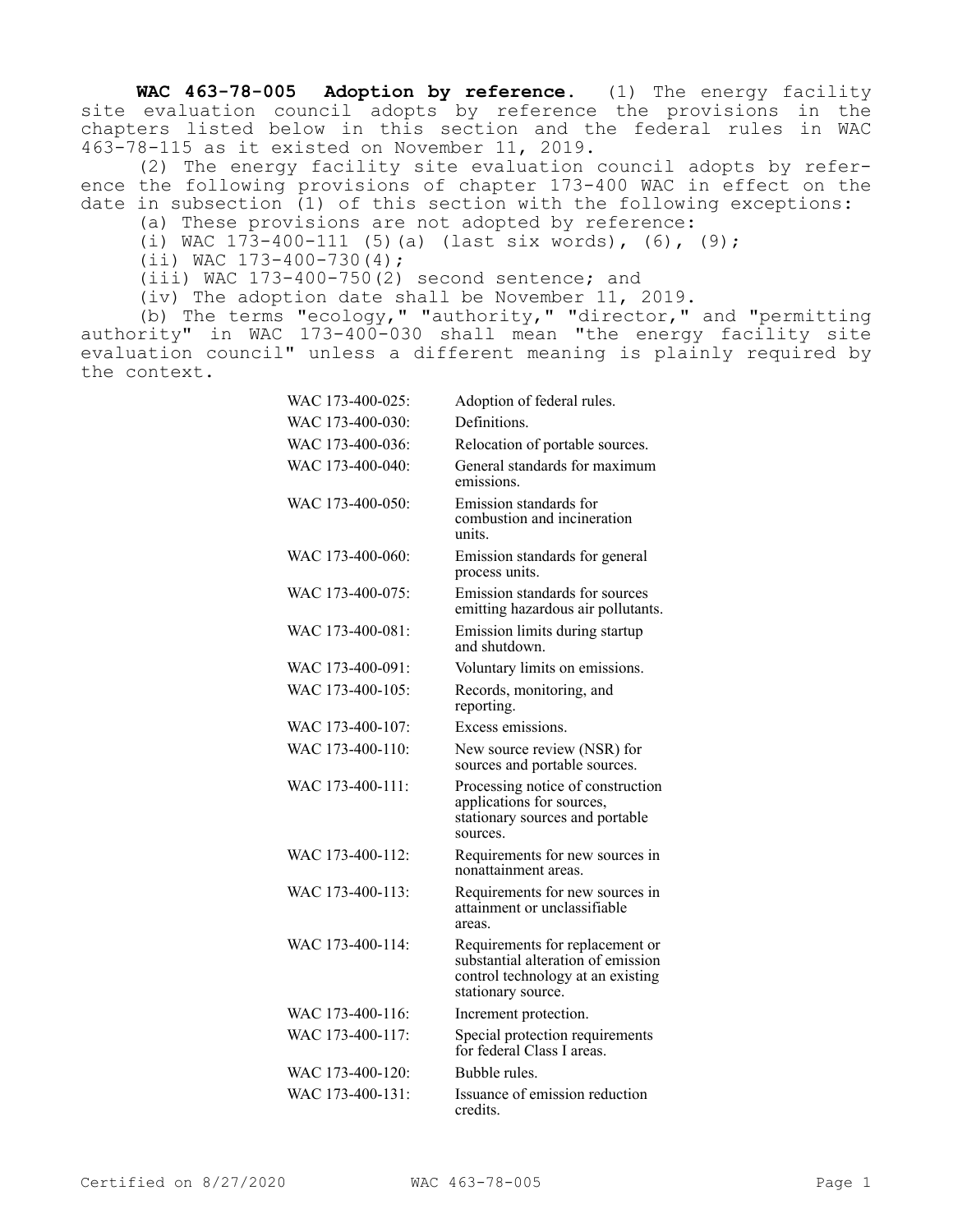| WAC 173-400-136: | Use of emission reduction credits<br>(ERC).                                                                              |
|------------------|--------------------------------------------------------------------------------------------------------------------------|
| WAC 173-400-161: | Compliance schedules.                                                                                                    |
| WAC 173-400-171: | Public notice and opportunity for<br>public comment.                                                                     |
| WAC 173-400-175: | Public information.                                                                                                      |
| WAC 173-400-180: | Variance.                                                                                                                |
| WAC 173-400-190: | Requirements for nonattainment<br>areas.                                                                                 |
| WAC 173-400-200: | Creditable stack height and<br>dispersion techniques.                                                                    |
| WAC 173-400-205: | Adjustment for atmospheric<br>conditions.                                                                                |
| WAC 173-400-700: | Review of major stationary<br>sources of air pollution.                                                                  |
| WAC 173-400-710: | Definitions.                                                                                                             |
| WAC 173-400-720: | Prevention of significant<br>deterioration (PSD).                                                                        |
| WAC 173-400-730: | Prevention of significant<br>deterioration application<br>processing procedures.                                         |
| WAC 173-400-740: | PSD permitting public<br>involvement requirements.                                                                       |
| WAC 173-400-750: | Revisions to PSD permits.                                                                                                |
| WAC 173-400-800: | Major stationary source and<br>major modification in a<br>nonattainment area.                                            |
| WAC 173-400-810: | Major stationary source and<br>major modification definitions.                                                           |
| WAC 173-400-820: | Determining if a new stationary<br>source or modification to a<br>stationary source is subject to<br>these requirements. |
| WAC 173-400-830: | Permitting requirements.                                                                                                 |
| WAC 173-400-840: | Emission offset requirements.                                                                                            |
| WAC 173-400-850: | Actual emissions plantwide<br>applicability limitation (PAL).                                                            |
| WAC 173-400-860: | Public involvement procedures.                                                                                           |

(3) The energy facility site evaluation council adopts by reference the following provisions of chapter 173-401 WAC, in effect on the date referenced in subsection (1) of this section, with the following exceptions:

(a) WAC 173-401-620 (2)(i) is not adopted by reference; and

(b) The terms "ecology," "authority," "director," and "permitting authority" shall mean "the energy facility site evaluation council" unless a different meaning is plainly required by the context.

| WAC 173-401-100: | Program overview.             |
|------------------|-------------------------------|
| WAC 173-401-200: | Definitions.                  |
| WAC 173-401-300: | Applicability.                |
| WAC 173-401-500: | Permit applications.          |
| WAC 173-401-510: | Permit application form.      |
| WAC 173-401-520: | Certification.                |
| WAC 173-401-530: | Insignificant emission units. |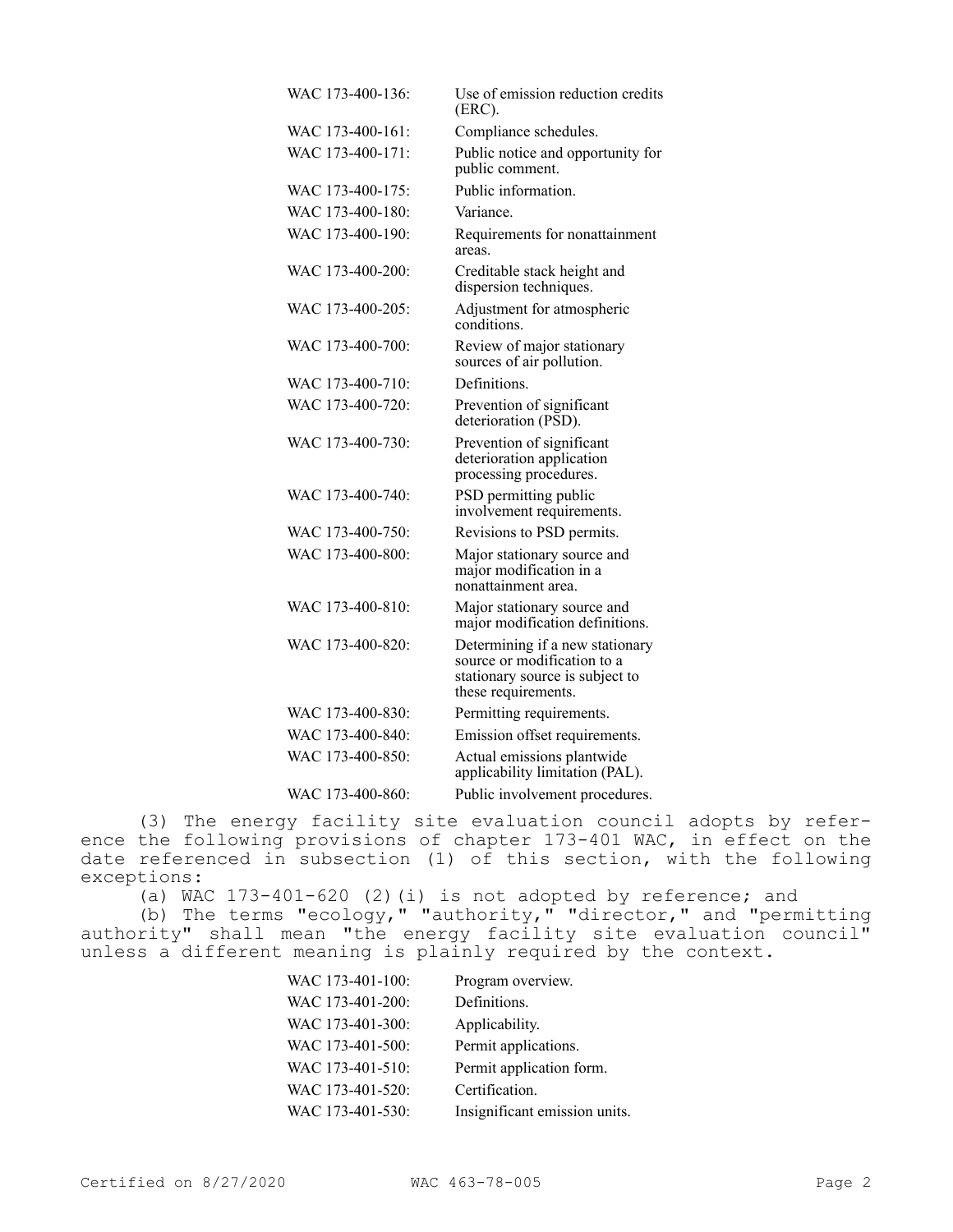| WAC 173-401-531: | Thresholds for hazardous air<br>pollutants.                                                  |
|------------------|----------------------------------------------------------------------------------------------|
| WAC 173-401-532: | Categorically exempt<br>insignificant emission units.                                        |
| WAC 173-401-533: | Units and activities defined as<br>insignificant on the basis of size<br>or production rate. |
| WAC 173-401-600: | Permit content.                                                                              |
| WAC 173-401-605: | Emission standards and<br>limitations.                                                       |
| WAC 173-401-610: | Permit duration.                                                                             |
| WAC 173-401-615: | Monitoring and related<br>recordkeeping and reporting<br>requirements.                       |
| WAC 173-401-620: | Standard terms and conditions.                                                               |
| WAC 173-401-625: | Federally enforceable<br>requirements.                                                       |
| WAC 173-401-630: | Compliance requirements.                                                                     |
| WAC 173-401-635: | Temporary sources.                                                                           |
| WAC 173-401-640: | Permit shield.                                                                               |
| WAC 173-401-645: | Emergency provision.                                                                         |
| WAC 173-401-650: | Operational flexibility.                                                                     |
| WAC 173-401-700: | Action on application.                                                                       |
| WAC 173-401-705: | Requirement for a permit.                                                                    |
| WAC 173-401-710: | Permit renewal, revocation and<br>expiration.                                                |
| WAC 173-401-720: | Administrative permit<br>amendments.                                                         |
| WAC 173-401-722: | Changes not requiring permit<br>revisions.                                                   |
| WAC 173-401-725: | Permit modifications.                                                                        |
| WAC 173-401-730: | Reopening for cause.                                                                         |
| WAC 173-401-750: | General permits.                                                                             |
| WAC 173-401-800: | Public involvement.                                                                          |
| WAC 173-401-810: | EPA Review.                                                                                  |
| WAC 173-401-820: | Review by affected states.                                                                   |

(4) The energy facility site evaluation council adopts by reference the following provisions of chapter 173-406 WAC, in effect on the date referenced to in subsection (1) of this section.

| Part I - GENERAL PROVISIONS         |                                               |
|-------------------------------------|-----------------------------------------------|
| WAC 173-406-100:                    | Acid rain program general<br>provisions.      |
| WAC 173-406-101:                    | Definitions.                                  |
| WAC 173-406-102:                    | Measurements, abbreviations,<br>and acronyms. |
| WAC 173-406-103:                    | Applicability.                                |
| WAC 173-406-104:                    | New units exemption.                          |
| WAC 173-406-105:                    | Retired units exemption.                      |
| WAC 173-406-106:                    | Standard requirements.                        |
| Part II - DESIGNATED REPRESENTATIVE |                                               |

WAC 173-406-200: Designated representative.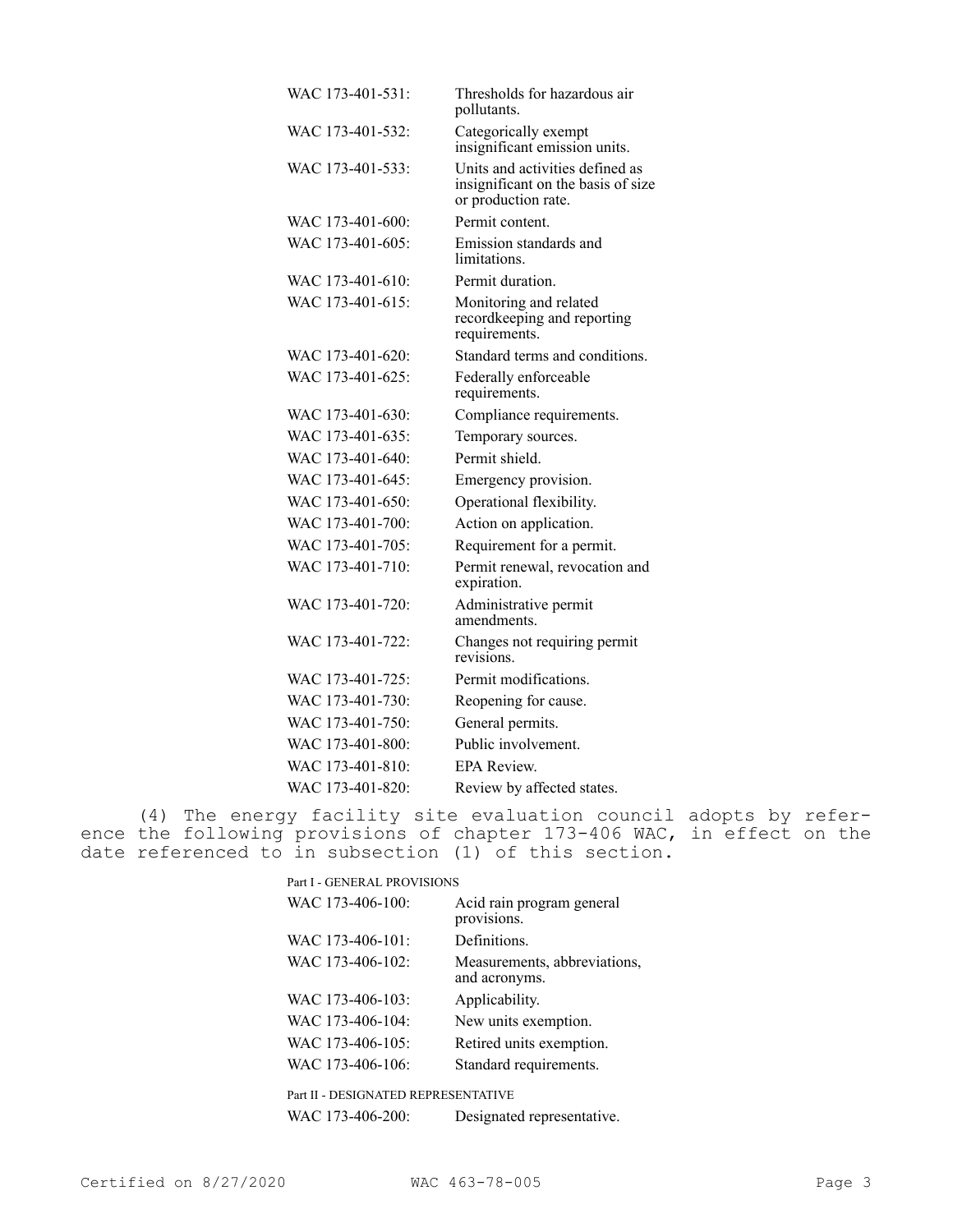| Part II - DESIGNATED REPRESENTATIVE  |                                                                           |
|--------------------------------------|---------------------------------------------------------------------------|
| WAC 173-406-201:                     | Submissions.                                                              |
| WAC 173-406-202:                     | Objections.                                                               |
| Part III - APPLICATIONS              |                                                                           |
| WAC 173-406-300:                     | Acid rain permit applications.                                            |
| WAC 173-406-301:                     | Requirement to apply.                                                     |
| WAC 173-406-302:                     | Information requirements for<br>acid rain permit applications.            |
| WAC 173-406-303:                     | Permit application shield and<br>binding effect of permit<br>application. |
| Part IV - COMPLIANCE PLAN            |                                                                           |
| WAC 173-406-400:                     | Acid rain compliance plan and<br>compliance options.                      |
| WAC 173-406-401:                     | General.                                                                  |
| WAC 173-406-402:                     | Repowering extensions.                                                    |
|                                      |                                                                           |
| Part V - PERMIT CONTENTS             |                                                                           |
| WAC 173-406-500:                     | Acid rain permit.                                                         |
| WAC 173-406-501:                     | Contents.                                                                 |
| WAC 173-406-502:                     | Permit shield.                                                            |
| Part VI - PERMIT ISSUANCE            |                                                                           |
| WAC 173-406-600:                     | Acid rain permit issuance<br>procedures.                                  |
| WAC 173-406-601:                     | General.                                                                  |
| WAC 173-406-602:                     | Completeness.                                                             |
| WAC 173-406-603:                     | Statement of basis.                                                       |
| WAC 173-406-604:                     | Issuance of acid rain permits.                                            |
| Part VII - PERMIT REVISIONS          |                                                                           |
| WAC 173-406-700:                     | Permit revisions.                                                         |
| WAC 173-406-701:                     | General.                                                                  |
| WAC 173-406-702:                     | Permit modifications.                                                     |
| WAC 173-406-703:                     | Fast-track modifications.                                                 |
| WAC 173-406-704:                     | Administrative permit<br>amendment.                                       |
| WAC 173-406-705:                     | Automatic permit amendment.                                               |
| WAC 173-406-706:                     | Permit reopenings.                                                        |
| Part VIII - COMPLIANCE CERTIFICATION |                                                                           |
| WAC 173-406-800:                     | Compliance certification.                                                 |
| WAC 173-406-801:                     | Annual compliance certification<br>report.                                |
| WAC 173-406-802:                     | Units with repowering extension<br>plans.                                 |
| Part IX - NITROGEN OXIDES            |                                                                           |
| WAC 173-406-900:                     | Nitrogen oxides emission<br>reduction program.                            |
| Part X - SULFUR DIOXIDE OPT-IN       |                                                                           |
| WAC 173-406-950:                     | Sulfur dioxide opt-ins.                                                   |
|                                      |                                                                           |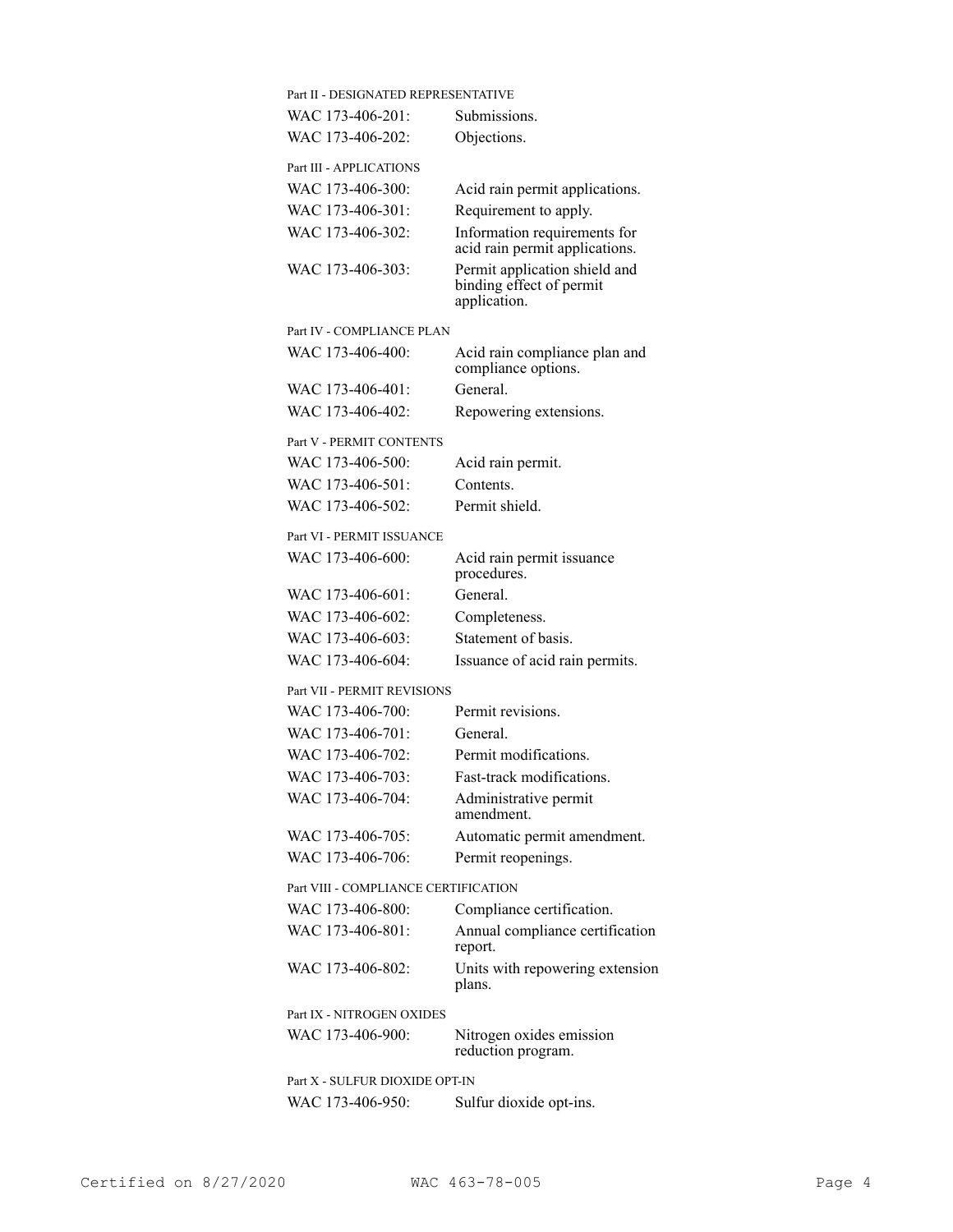(5) The energy facility site evaluation council adopts by reference the following provisions of chapter 173-460 WAC, in effect on the date referenced in subsection (1) of this section.

| WAC 173-460-010: | Purpose.                                                |
|------------------|---------------------------------------------------------|
| WAC 173-460-020: | Definitions.                                            |
| WAC 173-460-030: | Applicability.                                          |
| WAC 173-460-040: | New source review.                                      |
| WAC 173-460-050: | Requirement to quantify<br>emissions.                   |
| WAC 173-460-060: | Control technology requirements.                        |
| WAC 173-460-070: | Ambient impact requirement.                             |
| WAC 173-460-080: | First tier review.                                      |
| WAC 173-460-090: | Second tier review.                                     |
| WAC 173-460-100: | Third tier review.                                      |
| WAC 173-460-140: | Remedies.                                               |
| WAC 173-460-150: | Table of ASIL, SQER, and de<br>minimis emission values. |

(6) The energy facility site evaluation council adopts by reference the following provisions of chapter 173-441 WAC, in effect on the date referenced in subsection (1) of this section.

| WAC 173-441-010: | Scope.                                                                                                                 |
|------------------|------------------------------------------------------------------------------------------------------------------------|
| WAC 173-441-020: | Definitions.                                                                                                           |
| WAC 173-441-030: | Applicability.                                                                                                         |
| WAC 173-441-040: | Greenhouse gases.                                                                                                      |
| WAC 173-441-050: | General monitoring, reporting,<br>recordkeeping and verification<br>requirements.                                      |
| WAC 173-441-060: | Authorization and<br>responsibilities of the designated<br>representative.                                             |
| WAC 173-441-070: | Report submittal.                                                                                                      |
| WAC 173-441-080: | Standardized methods and<br>conversion factors incorporated<br>by reference.                                           |
| WAC 173-441-085: | Third-party verification.                                                                                              |
| WAC 173-441-086: | Assigned emissions level.                                                                                              |
| WAC 173-441-090: | Compliance and enforcement.                                                                                            |
| WAC 173-441-100: | Addresses.                                                                                                             |
| WAC 173-441-110: | Fees.                                                                                                                  |
| WAC 173-441-120: | Calculation methods<br>incorporated by reference from<br>40 C.F.R. Part 98 for facilities.                             |
| WAC 173-441-130: | Calculation methods for<br>suppliers.                                                                                  |
| WAC 173-441-140: | Petitioning ecology to use an<br>alternative calculation method to<br>calculate greenhouse gas<br>emissions.           |
| WAC 173-441-150: | Confidentiality.                                                                                                       |
| WAC 173-441-160: | Ecology to share information<br>with local air authorities and with<br>the energy facility site evaluation<br>council. |